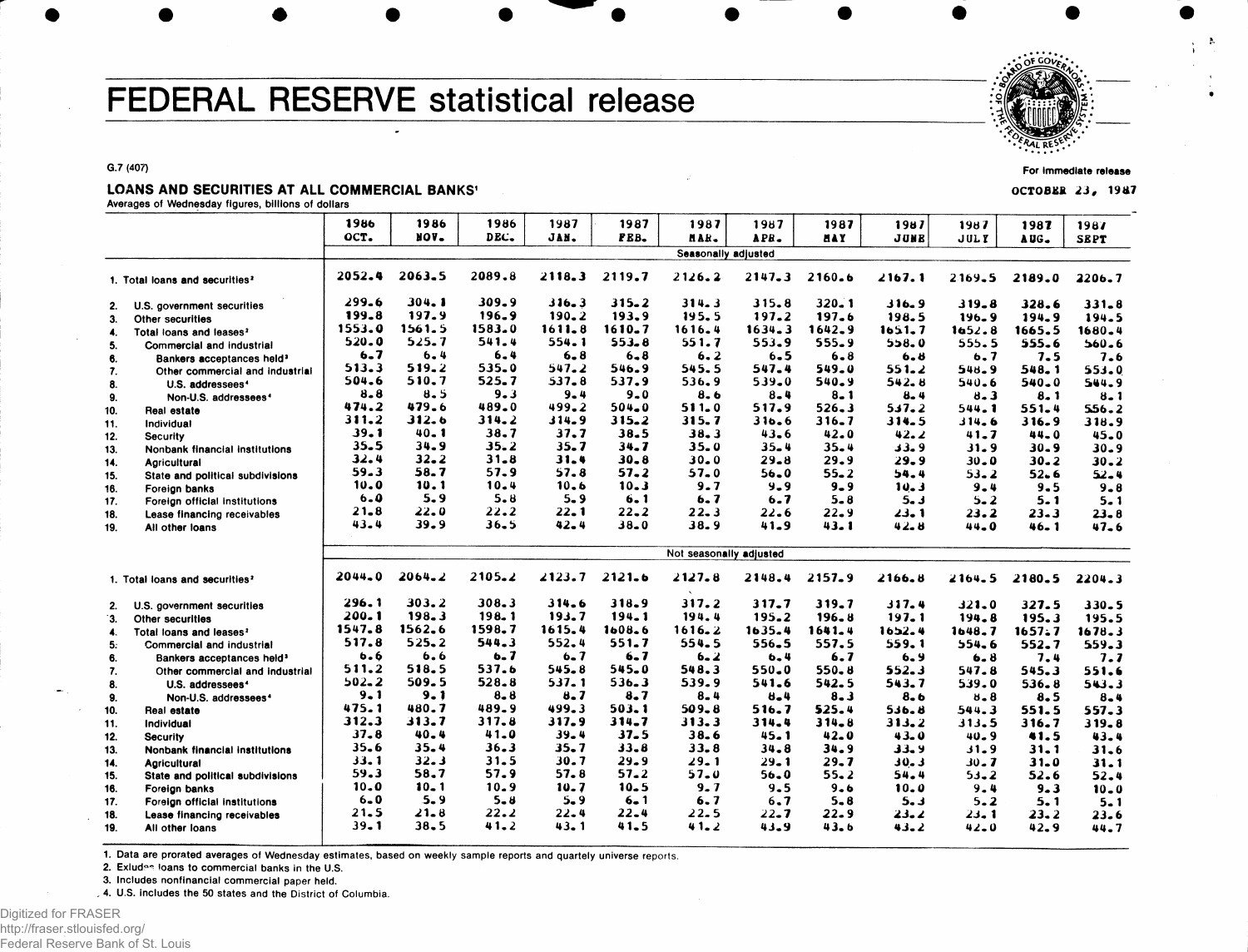#### LOANS AND SECURITIES AT DOMESTICALLY CHARTERED COMMERCIAL BANKS

**Averages of Wednesday figures, billions of dollars**

|            |                                                     | 1986         | 1986         | 1986             | 1987             | 1987             | 1987                    | 1987             | 1987             | <b>1987</b>   | 1987              | 1987         | 1987         |
|------------|-----------------------------------------------------|--------------|--------------|------------------|------------------|------------------|-------------------------|------------------|------------------|---------------|-------------------|--------------|--------------|
|            |                                                     | OCT.         | NOV.         | DEC.             | JAN.             | PEB.             | MAR.                    | APR.             | <b>HAY</b>       | JUNE          | JULY              | AUG.         | <b>SEPT</b>  |
|            |                                                     |              |              |                  |                  |                  | Seasonally adjusted     |                  |                  |               |                   |              |              |
|            | 1. Total loans and securities                       | 1943.0       | 1953.8       | 1974.0           | 1997.8           | 1999.2           | 2001.7                  | $2016 - 2$       | 2028.7           | $2033 - 9$    | 2035.4            | $2051 - 7$   | $2066 - 2$   |
| 2.         | U.S. government securities                          | $290 - 9$    | $295 - 7$    | $301 - 1$        | $307 - 0$        | 306.0            | 304.7                   | 306.4            | $310 - 4$        | $307 - 3$     | $309 - 6$         | 317.5        | $320 - 2$    |
| 3.         | Other securities                                    | 189.9        | 188.1        | 186.6            | 179.0            | 181.8            | 182.8                   | 184.3            | 183.8            | 184.3         | 183.2             | 181.5        | 181.8        |
| 4.         | Total loans and leases                              | $1462 - 1$   | $1470 - 0$   | 1486.3           | 1511.8           | 1511.5           | 1514.2                  | 1525.6           | 1534.6           | 1542.3        | 1542.6            | 1552.7       | 1564.2       |
| 5.         | Commercial and industrial                           | 452.0        | 457.0        | 468.8            | 479.3            | 477.4            | 473.9                   | 472.2            | 472.1            | 471.7         | 468.4             | 466.8        | 469.5        |
| 6.         | Bankers acceptances held                            | 2.4          | $2 - 4$      | $2 - 4$          | 2.7              | 2.6              | 2.4                     | $2 - 4$          | $2 - 4$          | 2.4           | $2 - 3$           | $2 - 4$      | $2 - 4$      |
| 7.         | Other commercial and industrial                     | 449.6        | 454.6        | 466.5            | 476.7            | 474.8            | 471.5                   | 469.8            | 469.7            | 469.3         | 466.1             | 464.4        | 467.1        |
| 8.         | U.S. addressees                                     | 445.8        | 450.9        | 463.1            | 473.1            | 471.4            | 467.8                   | 466.4            | 466.1            | 465.9         | 463.0             | 461.2        | 464.0        |
| 9.         | Non-U.S. addressees                                 | 3.8          | 3.7          | $3 - 4$          | $3 - 5$          | $3 - 4$          | 3.7                     | $3 - 4$          | $3 - 6$          | $3 - 4$       | $3 - 1$           | 3.1          | 3.1          |
| 10.        | Real estate                                         | 468.0        | 473.0        | 482.0            | 492.4            | 497.5            | 504.4                   | 511.1            | 519.3            | $530 - 1$     | 536.8             | 543.8        | 548.4        |
| 11.        | Individual                                          | 310.9        | 312.3        | 313.8            | 314.6            | 314.8            | 315.4                   | $316 - 3$        | 316.4            | 314.2         | 314.3             | 316.6        | 318.6        |
| 12.        | <b>Security</b>                                     | $36 - 1$     | 37.1         | $35 - 4$         | 34.3             | $35 - 7$         | 35.7                    | 39.4             | $38 - 5$         | $39 - 8$      | $39 - 4$          | 41.6         | 42.4         |
| 13.        | Nonbank financial institutions                      | 32.2         | $31 - 5$     | 31.3             | 30.9             | 29.9             | 30.3                    | $30 - 9$         | $30 - 9$         | 29.8          | $27 - 8$          | $26 - 7$     | 26.8         |
| .14.       | <b>Agricultural</b>                                 | $32 - 4$     | 32.2         | $31 - 8$         | $31 - 4$         | $30 - 8$         | 30.0                    | $29 - 8$         | $29 - 9$         | 29.9          | 30.0              | 30.2         | $30 - 2$     |
| 15.        | State and political subdivisions                    | 59.3         | 58.7         | 57.9             | 57.8             | 57.2             | 57.0                    | 56.0             | $55 - 2$         | 54.4          | 53.2              | 52.6         | 52.4         |
| 16.        | Foreign banks                                       | $5 - 6$      | $5 - 6$      | 6.0              | 6.1              | 6.0              | 5.5                     | $5 - 2$          | 5.3              | $5 - 6$       | $5 - 0$           | $5 - 2$      | 5.4          |
| 17.        | Foreign official institutions                       | $3 - 5$      | $3 - 5$      | $3 - 4$          | $3 - 5$          | $3 - 5$          | 3.5                     | $3 - 3$          | $3 - 3$          | $3 - 3$       | $3 - 2$           | $3 - 2$      | $3 - 1$      |
| 18.        | Lease financing receivables                         | 21.8         | $22 - 0$     | $22 - 2$         | 22.1             | 22.2             | 22.3                    | $22 - 6$         | 22.9             | 23. I         | 23.2              | 23.3         | 23.8         |
| 19.        | All other loans                                     | $40 - 2$     | 37.1         | 33.6             | 39.2             | 36.4             | 36.2                    | 38.9             | 41.0             | 40.5          | $41 - 2$          | 43.0         | 43.7         |
|            |                                                     |              |              |                  |                  |                  |                         |                  |                  |               |                   |              |              |
|            |                                                     |              |              |                  |                  |                  | Not seasonally adjusted |                  |                  |               |                   |              |              |
|            | 1. Total loans and securities                       | 1935.3       | 1954.1       | 1985.4           | 2001.8           | 2000.1           | 2001.7                  | 2017.5           | 2028.2           | 2035.1        | $2033 - 0$        | 2046.2       | $2063 - 2$   |
|            |                                                     | $287 - 5$    | 295.1        | 299.3            | $305 - 0$        | 309.1            | 307.1                   | 308.1            | $309 - 8$        | 307.7         | 311.3             | 317.3        | 319.5        |
| 2.<br>3.   | U.S. government securities<br>Other securities      | $190 - 1$    | 188.5        | 187.8            | 182.6            | 182.3            | 182.0                   | 182.8            | 183.4            | 183.2         | $180 - 8$         | 181.5        | $182 - 1$    |
| 4.         |                                                     | 1457.8       | 1470.5       | 1498.3           | 1514.2           | 1508.8           | 1512.6                  | 1526.6           | 1535.0           | 1544.2        | 1540.9            | 1547.3       | 1561.6       |
| 5.         | Total loans and leases<br>Commercial and industrial | 450.3        | 455.8        | 469.6            | 477.2            | 475.4            | 475.0                   | 474.7            | $475 - 2$        | 473.7         | $469 - 1$         | 465.6        | $467 - 7$    |
| 6.         | Bankers acceptances held <sup>3</sup>               | $2 - 4$      | $2 - 5$      | $2 - 5$          | 2.6              | 2.6              | 2.5                     | $2 - 3$          | $2 - 4$          | 2.4           | $2 - 3$           | $2 - 3$      | $2 - 3$      |
| 7.         | Other commercial and industrial                     | 447.9        | $453 - 3$    | 467.1            | 474.6            | 472.8            | 472.5                   | 472.3            | 472.8            | 471.3         | 466.8             | 463.3        | 465.4        |
| 8.         | U.S. addressees <sup>4</sup>                        | 444.0        | $449 - 2$    | 463.3            | 471.0            | 469.2            | 469.1                   | 469.0            | 469.6            | 468.2         | 463.8             | 460.2        | 462.4        |
| 9.         | Non-U.S. addressees <sup>4</sup>                    | $3 - 9$      | 4.0          | $3 - 8$          | 3.7              | 3.7              | $3 - 4$                 | $3 - 3$          | $3 - 2$          | 3. 1          | $3 - 0$           | 3.1          | $3 - 0$      |
| 10.        | Real estate                                         | 468.9        | 474.1        | $482 - 9$        | 492.5            | 496.6            | 503.2                   | 509.9            | 518.5            | 529.7         | 537.0             | 544.0        | 549.5        |
| 11.        | Individual                                          | 312.0        | 313.4        | 317.5            | 317.5            | 314.4            | 313.0                   | 314.1            | 314.4            | $312 - 8$     | 313.2             | 316.4        | 319.5        |
| 12.        | <b>Security</b>                                     | 35.1         | 37.7         | 36.9             | $35 - 6$         | 34.8             | 35.8                    | 40.9             | 38.9             | 40.6          | 38.8              | 39.4         | $40 - 7$     |
| 13.        | Nonbank financial institutions                      | 32.1         | $31 - 7$     | 31.8             | $31 - 1$         | 29.5             | 29.5                    | $30 - 4$         | 30.6             | 29.9          | 27.9              | $27 - 0$     | 27.2         |
| 14.        | <b>Agricultural</b>                                 | $33 - 1$     | 32.3         | $31 - 5$         | $30 - 7$         | 29.9             | 29.1                    | 29.1             | 29.7             | 30. 3         | $30 - 7$          | $31 - 0$     | $31 - 1$     |
| 15.        | State and political subdivisions                    | 59.3         | 58.7         | 57.9             | 57.8             | 57.2             | 57.0                    | 56.0             | $55 - 2$         | 54.4          | $53 - 2$          | 52.6         | 52.4         |
| 16.        | Foreign banks                                       | 5.5          | 5.6          | 6.3              | $6 - 2$          | 6.1              | $5 - 4$                 | 5.1              | $5 - 2$          | 5.5           | $5 - 2$           | $5 - 0$      | 5.4          |
| 17.        | Foreign official institutions                       | $3 - 5$      | $3 - 5$      | $3 - 4$          | $3 - 5$          | 3.5              | 3.5                     | $3 - 3$          | $3 - 3$          | $3 - 3$       | $3 - 2$           | $3 - 2$      | $3 - 1$      |
| 18.<br>19. | Lease financing receivables                         | 21.5<br>36.5 | 21.8<br>36.0 | $22 - 2$<br>38.4 | $22 - 4$<br>39.7 | $22 - 4$<br>38.8 | 22.5<br>38.5            | $22 - 7$<br>40.5 | $22 - 9$<br>41.1 | 23. 2<br>40.7 | 23. 1<br>$39 - 5$ | 23.2<br>40.0 | 23.6<br>41.3 |

1. Data are prorated averages of Wednesday estimates for domestically chartered insured banks, based on weekly sample reports and quarterly universe reports.

**2. Exludes loans to commercial banks in the U.S.**

**3. Includes nonflnancial commercial paper held.**

4. **U.S. includes the 50 states and the District of Columbia.**